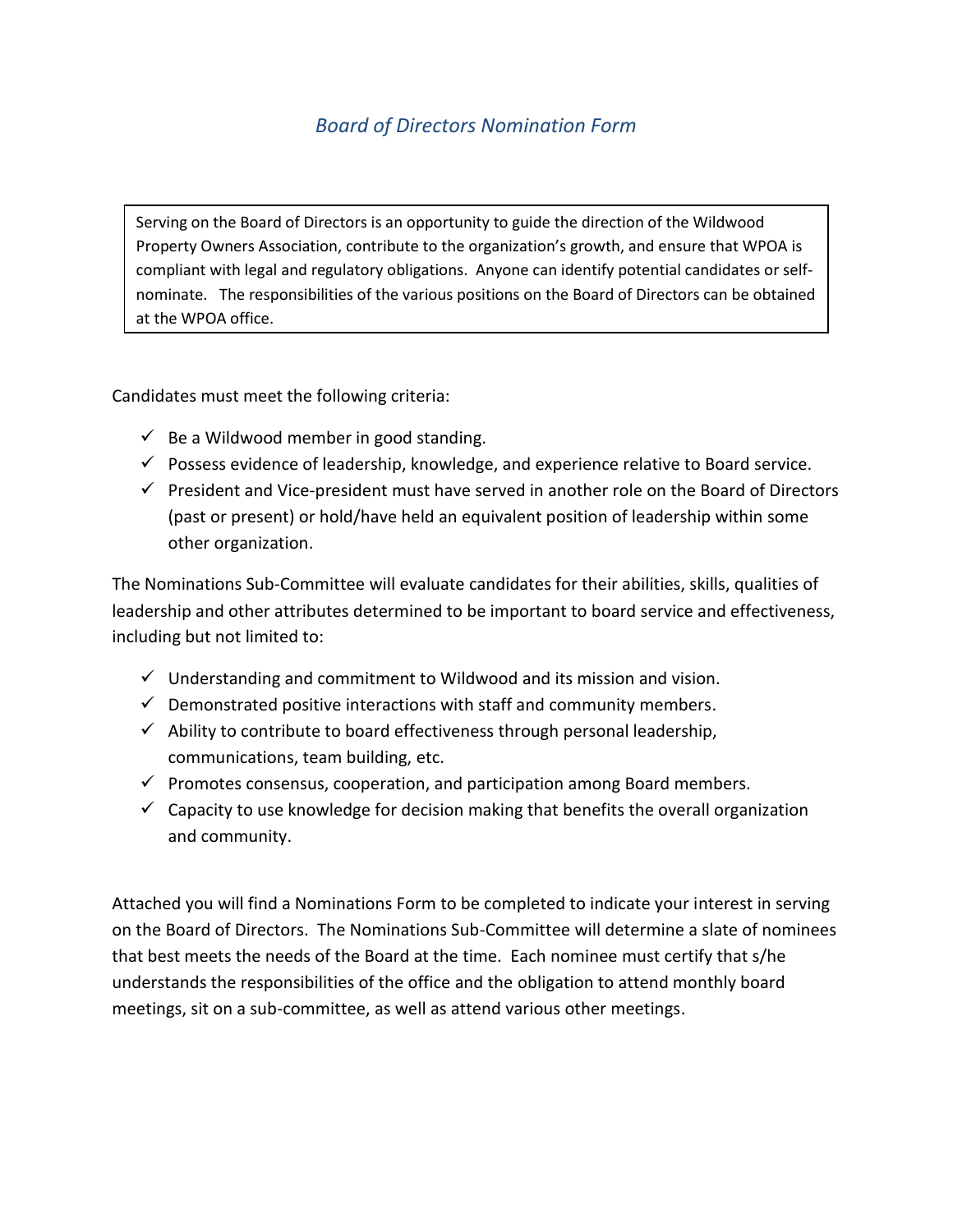## **Nominations Form (Self-Nomination)**

| Self Nomination for              | (indicate position). |
|----------------------------------|----------------------|
| Name of Nominee (please print)   |                      |
| Wildwood address & phone number: |                      |
| Home address & phone number:     |                      |

## Board Candidate Questionnaire - Please complete and sign if you are nominating yourself.

1 Why do you want to serve on the Wildwood Board of Directors?

2 Please provide examples of past experiences that show how you applied skills that demonstrate leadership and/or team building.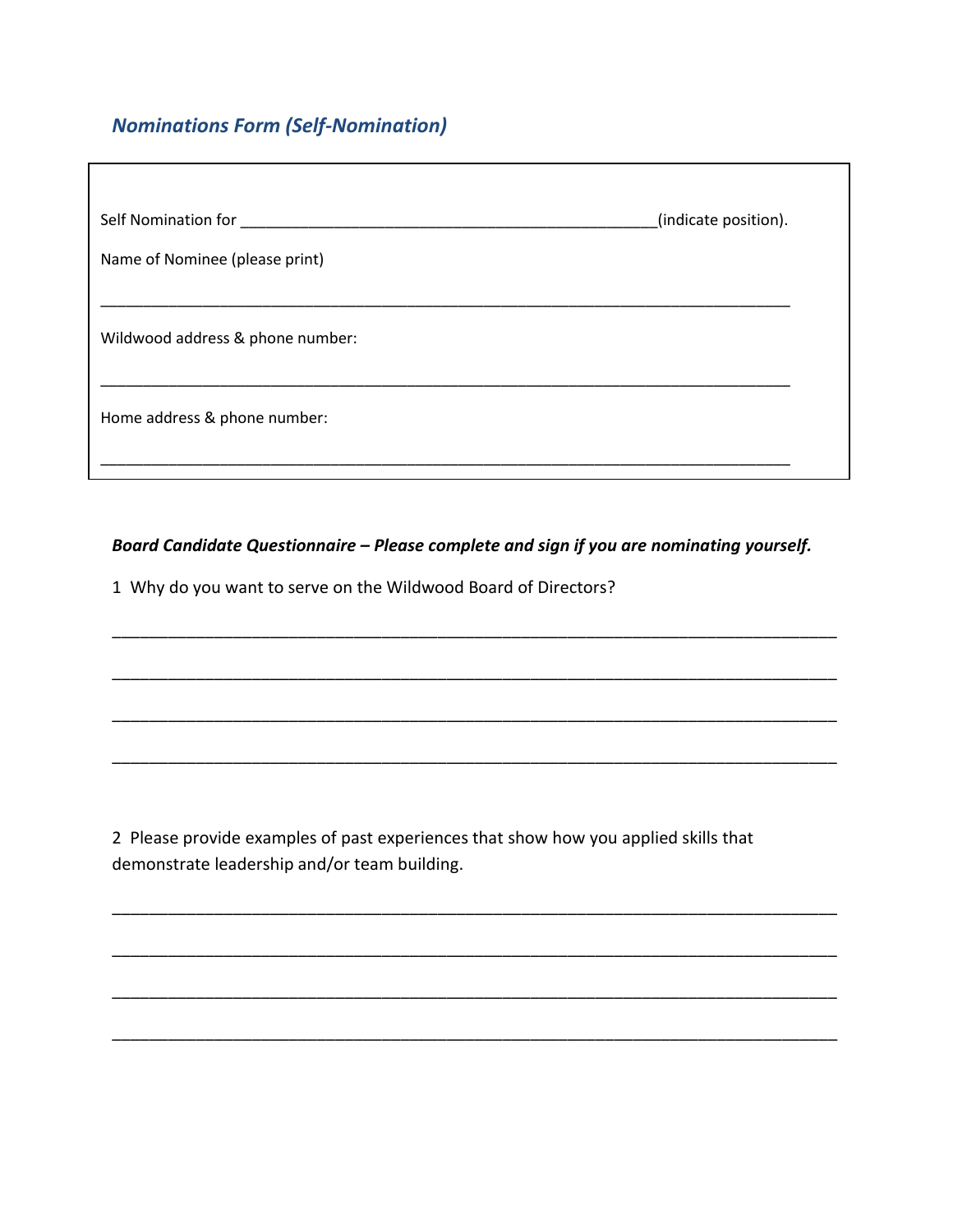3 In your view, what skills/considerations does a board member need to be effective?

4. Describe what integrity means and provide examples of how you have demonstrated integrity?

5. Have you held any positions on the WPOA Board of Directors in the past? If so, what was/were the position(s) and what were the circumstances that you discontinued this position(s)?

Candidate Signature: The Candidate Signature: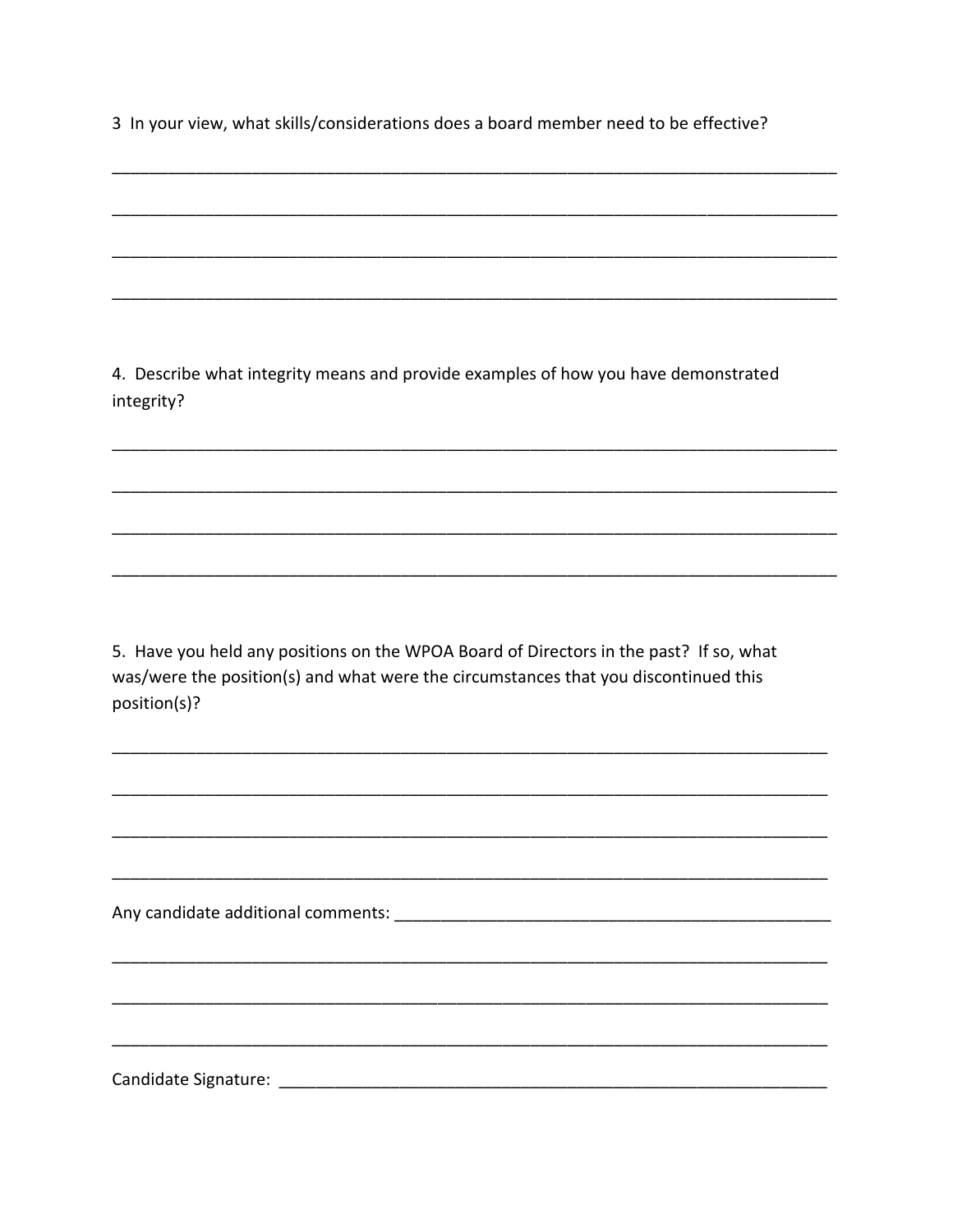## **Nominations Form for Nomination of Another**

|                                  | (indicate position). |
|----------------------------------|----------------------|
|                                  |                      |
|                                  |                      |
| Name of Nominee (please print)   |                      |
|                                  |                      |
| Wildwood address & phone number: |                      |
|                                  |                      |
| Home address & phone number:     |                      |
|                                  |                      |

Please note that all nominees will be contacted by the Nominating Committee to confirm their interest in being nominated.

1 How do you know the nominee?

2 How long have you known the nominee?